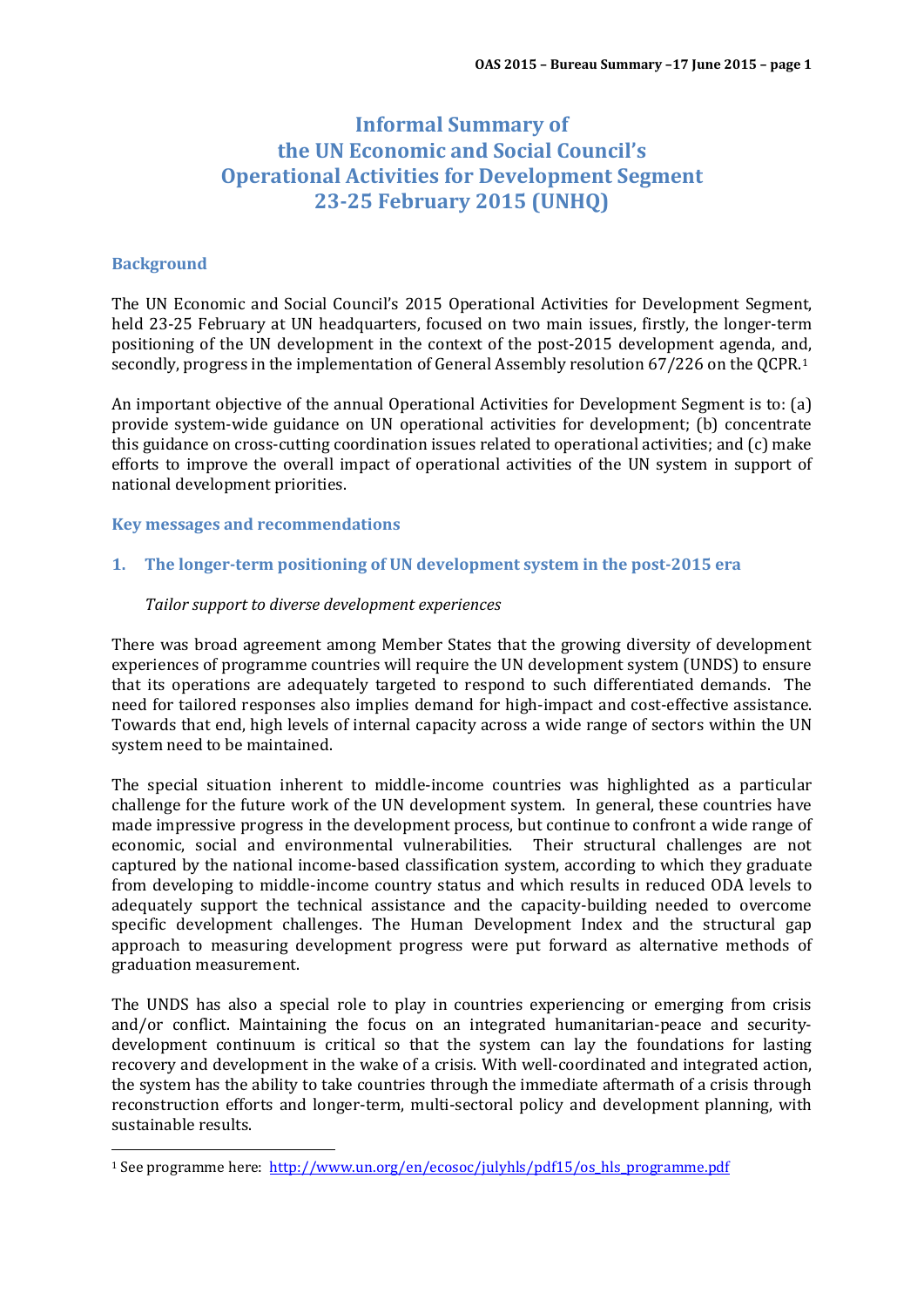The importance of building synergies with regional approaches was also highlighted. Using a regional lens to address challenges, as well as strengthening regional strategies and partners, could and should be the way to find sustainable solutions. One Member State gave the example of the African region, where the challenge of addressing illicit financial flows is a high development priority for many countries, and can only be tackled if all of them come together around a regional approach.

### *Strengthen capacities for prevention, resilience and implementation*

Investing in prevention, resilience and early recovery was echoed yet again as critical to ensure a path towards sustainable development. Strengthening the preventive arm of the UN system and improving more enduring synergies among the different UN interventions (from humanitarian action, to peacekeeping, peacebuilding and development) was highlighted as particularly important for the work of the UN system in countries in humanitarian and conflict situations. The Ebola response was mentioned by several Member States as a recent example demonstrating how the UN can serve as a singularly unique global force for effectively catalyzing action in response to crises; lessons could also be drawn in this regard to ensure that the UN can respond quickly and efficiently with a common approach to deliver shared results.

### *Align functions, funding, presence and players to deliver results*

The new development agenda requires greater alignment of functions, funding, governance and organizational arrangements, as well as of capacity, partnerships and impact. The work of individual UN entities must be geared towards common strategic objectives based on the integration of inputs and results. The emphasis on integration requires significant strengthening of the ability of the UN development system for coordination at both the interagency and intergovernmental levels, and better alignment between headquarters and offices in the field. Towards that end, the "delivering-as-one" (DaO) approach could be scaled-up, the Resident Coordinator system should be fully empowered and funded, the Standard Operating Procedures rolled-out as soon as possible, and the simplification and harmonization of business practices stepped-up.

In addition, the UNDS must focus on its comparative advantage and adjust its country presence vis-à-vis its value added and based on a cost-benefit analysis. One Member State gave an example of UN presence in a country where there are nine UN entities with a number of offices, only two of which have operational activities exceeding \$1 million per annum. Not only does this fragmentation undermine the impact of UNDS support to national development plans and systems, but it also imposes heavy transaction costs on programme countries. As one panellist put it, we may need to look not only at what the UNDS should do, but also at what it should *not*  do. Unlocking the full potential of the UNDS does not mean that the system should do everything.

Funding emerged again as a critical topic that affects coherence, predictability and results-based management, as well as how the various entities are able to deliver on their mandates (including how they can bridge the divide between the humanitarian and development nexus). The alignment of funding with the new functions needed in the post-2015 era was highlighted as crucial. In this regard, balancing the core vs. non-core funding remains a high priority. In addition to the need to focus on where the UN can bring value added, several Member States pointed to the potential of partnerships to leverage resources and investments by the private sector, philanthropies, civil society, and individuals in development programmes at the country level, while at the same time not intending these resources as a substitute for ODA.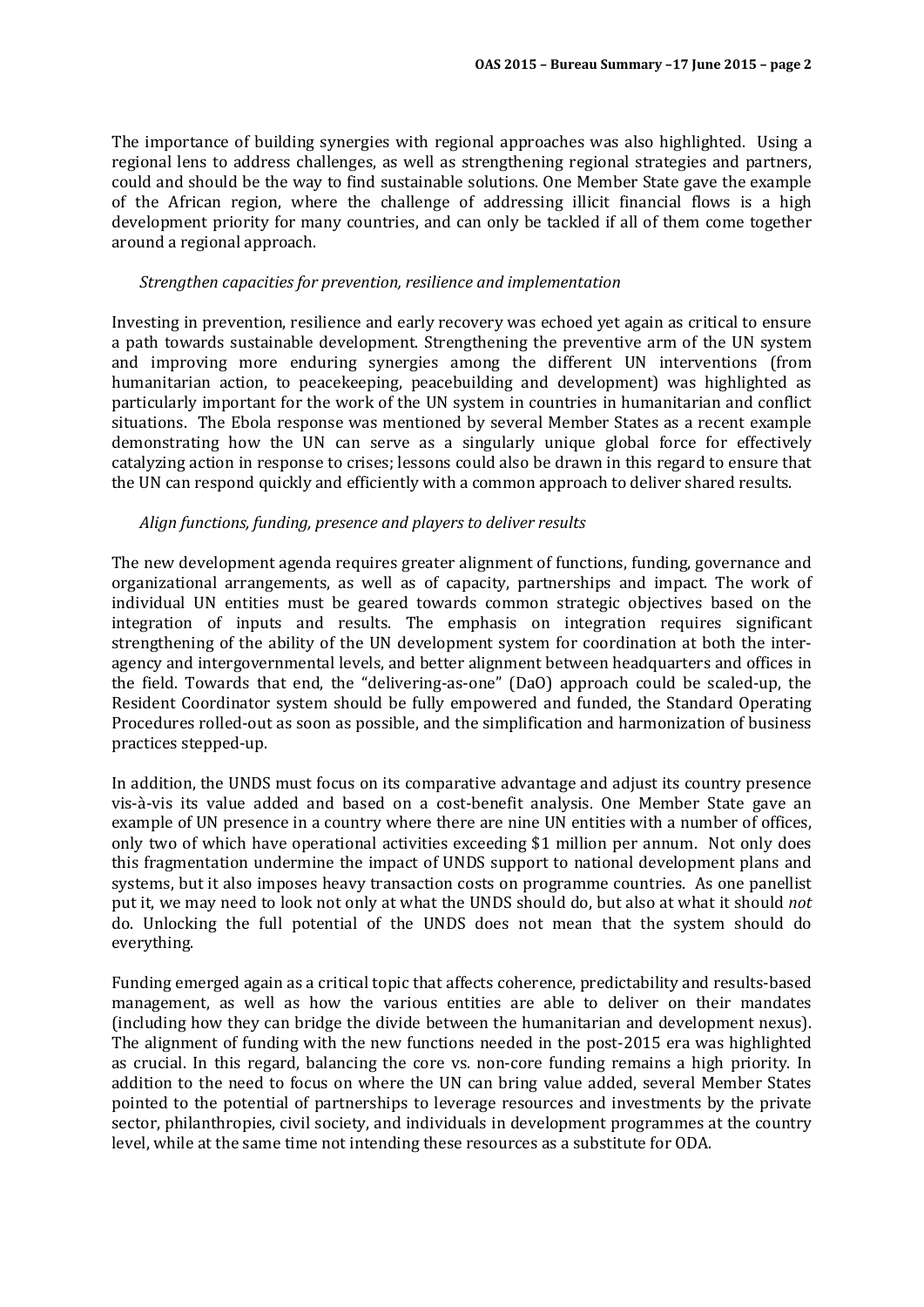This spurred discussion on how the UNDS could support efforts to leverage partnerships in programme countries through its own efforts to strengthen internal coherence as well as capacity-building support to national institutions, with a view to enabling them to become more adept in forging partnerships. It was pointed out that developing effective modalities for partnerships will be closely linked to the positioning of the UNDS in the post-2015 context.

Some Member States also pointed to the need to begin discussions on reform of governance of the major funds and programmes as part of strengthening the legitimacy of the UN development system in the post-2015 era.

### *Communicate effectively the post-2015 development agenda*

Looking beyond 2015, it is important that the UNDS communicates more effectively its work in ways that resonate with actors outside the UN system, including its beneficiaries and the general public. Terminology for UN ways of working and doing business need to better link to results that people see on the ground. Citizens in both donor and programme countries need to be convinced of the importance of the post-2015 development agenda and development cooperation by understanding that development progress concerns people everywhere; joint efforts are needed by all potential actors; and Governments have a special responsibility to take strong action on poverty eradication and the promotion of sustainable development.

At the same time, it was suggested that the UN system should give careful consideration to how it communicates the messages it is sending on the post-2015 development agenda. Clear messaging with multi-stakeholder engagement is good, but there is a complex aspect of implementation and review which needs to be taken into consideration to manage expectations and avoid dashing hopes.

# *Ensure that UNDS is fit-for-purpose*

Some Member States indicated that a mandate for a UNDS more fit-for-purpose should be embedded in intergovernmental decisions on the post-2015 development goals. Some argued for the inclusion of such a reference in the outcome document for the Summit on the post-2015 development agenda. The appointment of a high-level panel to advise on the strengthening of the UN development system was mentioned as an option to take the agenda forward.

ECOSOC was endorsed by several Member States as the natural home to advance and review the work to ensure that the UNDS is fit-for-purpose. One Member State highlighted in particular that the proper functioning of the High-level Political Forum (HLPF) on Sustainable Development will be important for the ability of the UNDS to deliver on the post-2015 development agenda.

# **2. Coherent funding of UN operational activities in post-2015 era**

#### *Strengthen commitment to overall funding of UNDS, in particular, core resources*

To effectively deliver on the post-2015 development agenda, the UN must secure adequate levels of predictable core funding. The current level of core funding and loosely earmarked contributions for development-related activities highlights a mismatch between resources and expectations for the UNDS to deliver in a strategic, integrated way. To support the expectations for the UNDS to deliver in a strategic, integrated way. implementation of sustainable development strategies and relevant commitments, the trend of steadily increasing imbalance between core and non-core funding will need to be addressed by Member States. Moreover, an improved commitment to predictable core funding makes it easier for the UNDS to plan for and leverage new financial and human resources. Some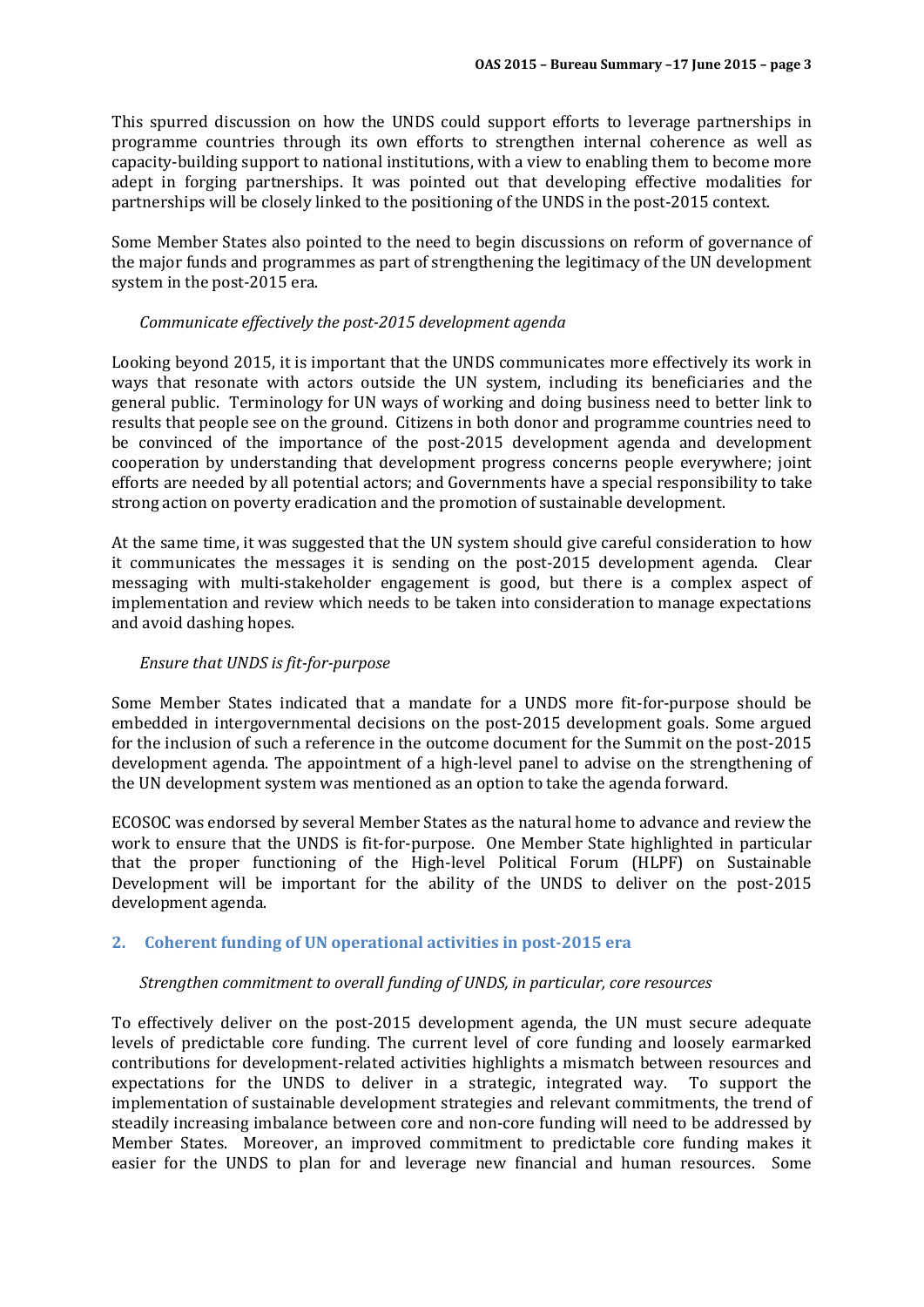participants also expressed concern about the current state of burden-sharing of core funding among Member States.

Some participants remarked that core, non-earmarked funding is often the most efficient way of building relevant and effective partnerships between the UNDS and programme countries, because it ensures independence, neutrality and the Organization's identity as a trusted and reliable partner in development. Moreover, non-core funding risks exacerbating ongoing inefficiencies in the UNDS such as fragmentation, competition and institutional overlap.

For LDCs, both core and non-core funding remain critically important. The appropriate form of financing should be determined by the specific development challenge to be addressed and expected outcomes. The degree to which programme country work is collaborative across agencies might also be influenced by the forms of financing. Commitment to coordination and the reform agenda needs to be equally matched at both country and headquarters levels of agencies.

Some member states also highlighted that non-core resources represent an important contribution to the overall resource base of the United Nations development system and in certain circumstances can complement core resources. That said, the need to make non-core resources more flexible, more predictable and better aligned with strategic plans and national priorities was emphasised.

Some Member States expressed their appreciation for the structured dialogues on financing that were organized by the Executive Boards of several funds and programmes in 2014 and suggested that such dialogues could be organized annually.

One delegation recognized the progress achieved in funding the Resident Coordinator system and urged all UNDG entities to contribute to the cost-sharing arrangement in accordance with the agreed formula.

# *As a complement to core funding, support flexibility through non-core resources, pooled funding and other funding modalities*

Flexible funding mechanisms allow the UN development system to take into account differentiated national priorities and realities. Activities in programme countries should be nationally-owned and demand-driven. The UN can play a powerful, catalytic role in an effort to forge a compact for sustainable development partnership and financing by embracing diversity, through multi-stakeholder approaches and broad, inclusive participation, within a universal development agenda.

Increasing the flexibility in the allocation of non-core resources can make them more core-like, e.g. through increased use of pooled funding mechanisms. Pooled funding through MPTFs enhances coherence between long-term development activities and humanitarian assistance. More broadly, the experience of some programme countries has demonstrated that pooled funding: (i) facilitates better focalization of aid in geographic or thematic areas; (ii) promotes more ambitious and structured programmes; (iii) reduces transaction costs; (iv) enhances flexibility; (v) unifies and simplifies monitoring and reporting; and (vi) improves predictability. Pooled funding is also a good tool for enhancing more integrated delivery across the UN system. One presenter noted that such joint funds require UN development system agencies and programme country ministries to submit joint plans, therefore strengthening cooperation and coordination between the relevant stakeholders at an early stage is critical.

Regarding the use of earmarked funding, this resource has a continued role to play, especially when new needs emerge rapidly, such as in humanitarian emergencies. More earmarked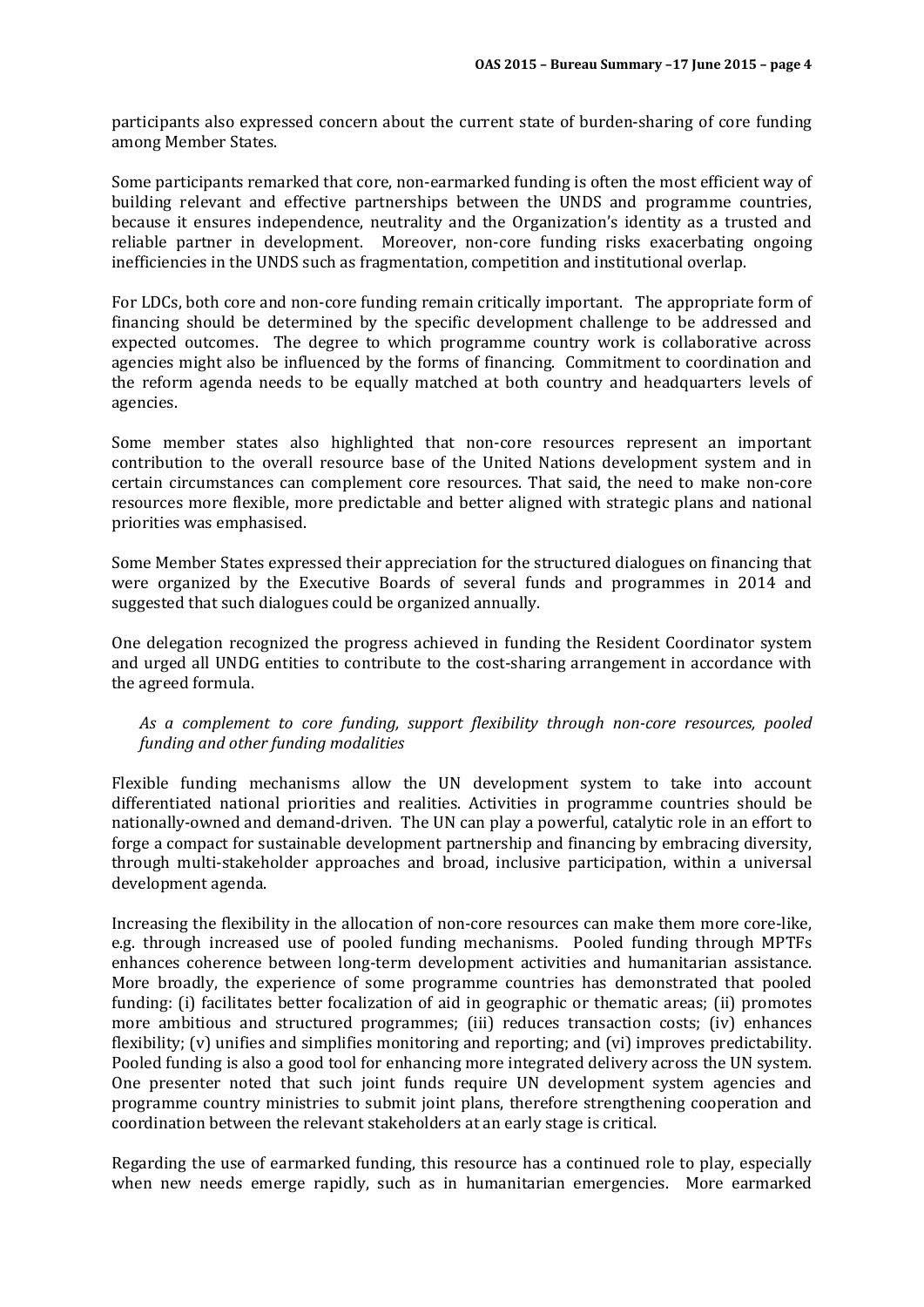funding should be directed to particular themes of agencies' strategic plans, thus becoming more loosely earmarked. Currently, UNICEF is the only UN entity to have established such a funding window.

A universal post-2015 development agenda also implies that the UN system will need to think more innovatively about funding streams and leveraging resources. One under-explored area for the UN development system continues to be the potential role played by Southern solutions in meeting global development challenges. Solutions emanating from the South could, in particular, help the UNDS support the realization of core development needs in the post-2015 context, such as building national capacities and strengthening institutions. ECOSOC has an important role to play in this regard, for example in determining how to build platforms to address countries in special situations, and in facilitating the provision of technical assistance and policy advice.

The usefulness and importance of the integrated results frameworks of the funds and programmes' new strategic plans was also highlighted. For example, the *Delivering Results Together Fund* is a critical instrument to ensure coherent implementation of the DaO programme. Unfortunately, amounts channelled through "One Funds" appear to be declining. It was proposed that allowing earmarked contributions at the sector level within the "One Fund" framework could help to incentivize funding to those instruments.

### **3. Dialogue with Executive Heads of funds and programmes**

#### *Enhance use of integrated approaches to make Funds and Programmes more fit-for-purpose*

The participating Executive Heads agreed that finding sustainable solutions to address poverty and vulnerabilities and building resilience requires better integration in the work of different UN entities. In addition, the new agenda presents an opportunity for the UN system as a whole, and its various entities individually, to deliver in a fully integrated fashion across the pillars of the UN's work: development, peace and security, human rights and humanitarian action. For this, normative frameworks will need to be strengthened at all levels, which should include reflecting intergovernmental normative commitments in operational work, and ensuring that operational activities inform normative work.

Governments will increasingly need to work across ministries and sectors and within broader partnerships (e.g., through whole-of-government approaches). Similarly, the UNDS needs to be prepared to work collaboratively in support of countries' sustainable development plans. No single ministry, sector or agency working in isolation can make the necessary contribution. A transformative sustainable development agenda demands adaptation and change that goes well beyond any single approach by the funds and programmes; rather, a truly system-wide approach is required.

#### *Harmonize business practices to improve coherence for results*

Progress in harmonizing business practices has demonstrated considerable potential for savings. Simplification and harmonization of business operations leads to cost savings as well as better policy and operational coherence. Legal and administrative models for these initiatives can be used, but no one-size-fits-all can be implanted across different institutional contexts.

The recently adopted UNDG Standard Operating Procedures (SOPs) can deliver stronger results in this regards on the ground. The new UNDAFs, which should support countries to deliver on the Sustainable Development Goals, will be based on the new SOPs. These guide UN country teams in planning, implementing, measuring results and joint reporting. The SOPs build on the "Delivering-as-One" experience.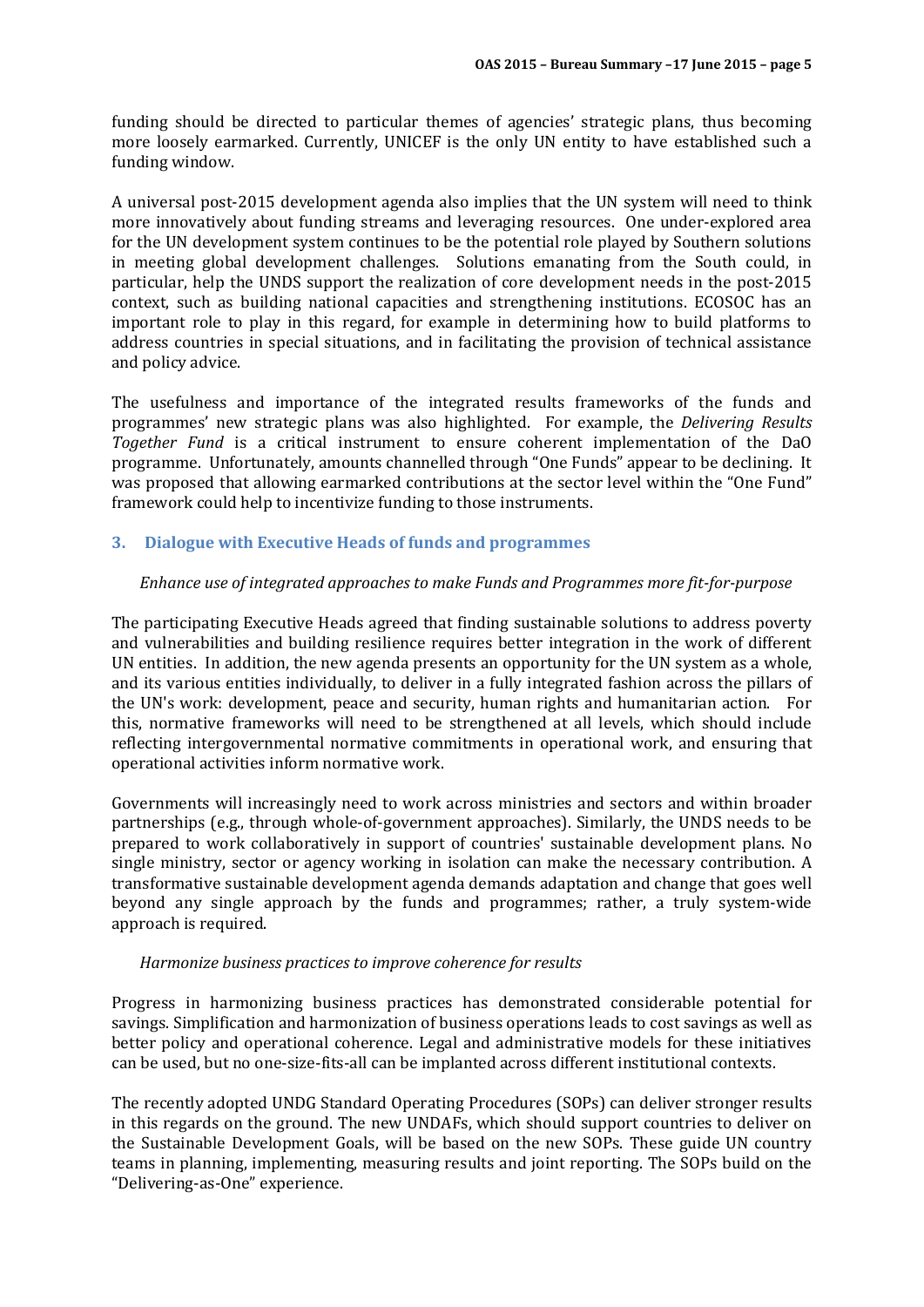One delegation expressed concern over the reporting received from the UN system at countrylevel and requested that regular reporting on results achieved by the UN system be provided to governments of programme countries at least twice per UNDAF cycle.

# *Address remaining bottlenecks in QCPR implementation and bringing change to scale*

To overcome the remaining gaps in the implementation of the 2012 QCPR resolution, reforms must first be completed at headquarters level to support common business operations, results management and reporting. The UNDG is making progress on this aspect in cooperation with the High Level Committee on Management.

According to an Executive Head, a UNDS fit-for-purpose at the country level will need to shift its centre of gravity from providing representation to providing expertise, and from having a "multitude of country offices" in a capital to a "strength of country team" approach. To maximize efficiencies, these teams will ideally be supported by integrated back offices. Shared risk management and due diligence are also essential.

Having an agile UN workforce which can operate in both development and humanitarian contexts will be especially important, as well as attracting women, including those from the South, in senior leadership positions in UN country teams. There are important lessons which could be learned from how the UN system collaborates in humanitarian emergencies through the 'cluster' approach, which enables relevant agencies with comparative advantages to work together to deliver results.

Implementation of South-South cooperation (SSC) should be scaled up. The newly-established UNDG Task Team on South-South Cooperation should guide and support the mainstreaming of SSC across UN entities, and update the procedures and guidance needed. The differentiated and voluntary nature of South-South cooperation needs to be supported as a complement rather than as a substitute to North-South cooperation.

One participant highlighted the need to prioritize gender equality in the SDGs, as well by accelerating the implementation of relevant QCPR mandates. Another delegation urged entities to implement and report on the System-wide Action Plan (SWAP), which is a critical tool for monitoring and driving progress towards the objectives of gender equality and the empowerment of women in the UN system.

# **4. Mainstreaming SSC in order to maximize its impact on national capacity development**

# *Assess opportunities and challenges for advancing SSC in the post-2015 era*

South-South cooperation (SSC) will have an invaluable role to play in the process of implementation of the post-2015 development agenda, with its emphasis on ownership, nonconditionality and demand-driven assistance. South-South cooperation can be particularly effective in building national capacities and ensuring that national development priorities are supported in a flexible, context-appropriate way. SSC can also serve as means for resource mobilization within partnering countries to promote the realization of sustainable development over time. South-South cooperation, furthermore, can encompass strong multi-stakeholder frameworks, which is critical for the realization of the post-2015 development agenda.

The UN has the potential to play a convening role in facilitating South-South cooperation and to build a knowledge-sharing system for providing policy advice and offering an interagency platform to address development issues. Furthermore, given its universal and inclusive nature,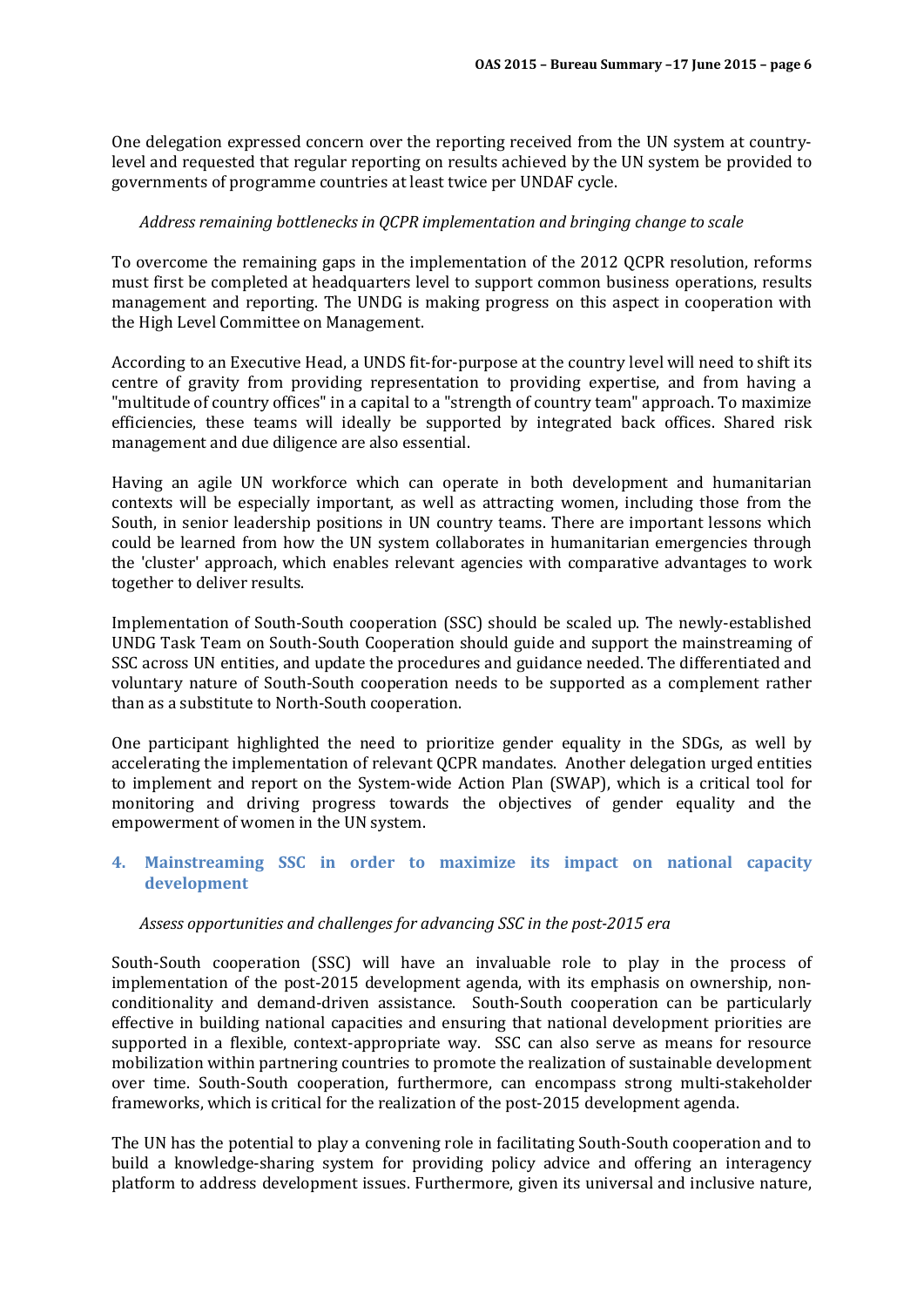the UN system has the potential to mobilize resources and facilitate the establishment of networks for development cooperation, including, in particular, South-South cooperation.

The framework of North-South cooperation cannot automatically be applied to South-South cooperation and further discussions on how to scale-up this form of cooperation in the post-2015 context will be important.

Despite South-South cooperation being an essential element of development cooperation, different perceptions amongst partners and traditional mind-sets sometimes lead to different operational modalities that challenge South-South cooperation. Therefore, a "middle ground" will need to be found between different expectations of partners. As suggested by one participant, this could entail establishing development cooperation principles to enable mutual learning, as well as the incorporation of the UN regional coordination mechanisms (RCMs) within such schemes.

Another challenge is the monitoring, evaluation and accountability of South-South cooperation, whereby mainstreaming of such programmes requires the adoption of indicators that allow for the establishment of an effective, transparent and accountable evaluation and monitoring process. In order to measure impact, it is also necessary to strengthen institutional capacities and establish country focal points for South-South cooperation in developing countries to identify such indicators for measurement of results and impact.

It was suggested that the UN system might consider forecasting and coordinating operational activities in support of South-South cooperation and regional and national efforts, as well as strengthening national capacities to address the countries' specific challenges. One Member State referred to the important role played by the UN Office for South-South Cooperation in providing greater clarity about what forms of South-South and triangular cooperation are particularly successful and under which conditions. Another delegation urged the UN system to implement the recommendations and measures set out in decision 18/1 of the High-level Committee on South-South Cooperation on strengthening South-South and triangular cooperation.

#### **5. Effectiveness of UN system support for national capacity development**

#### *Build capacities in line with the changing development landscape*

It was emphasized that the UN system must strengthen its internal processes for supporting national capacity development, from planning and programme delivery to administration. The QCPR resolution has already outlined ways to improve support for national capacity-building by requesting the UNDS to review its internal capacities to support countries in implementing the SDGs. There was some concern that the measurement of programme performance focuses on the delivery of outputs, rather than on results and how those outputs contribute to them.

Lack of coordination among UN entities, a complex bureaucracy, the short-term nature of programmes, and low levels of flexibility in programme implementation, were all identified as areas for improvement in the work of the UN development system. In addition, the increasing horizontality and inter-disciplinarity of development challenges were stressed, calling for even greater demands on the UN system to support national capacities.

Effective coordination is needed given the increase in the number of development actors and the increasing complexity of development cooperation. The impact that new and emerging players in global development will have in the post-2015 context is yet to be defined, but likely to be profound. The UN's engagement and partnerships with regional organizations, given the rise of regional and sub-regional cooperation in the recent decade, should also be given further